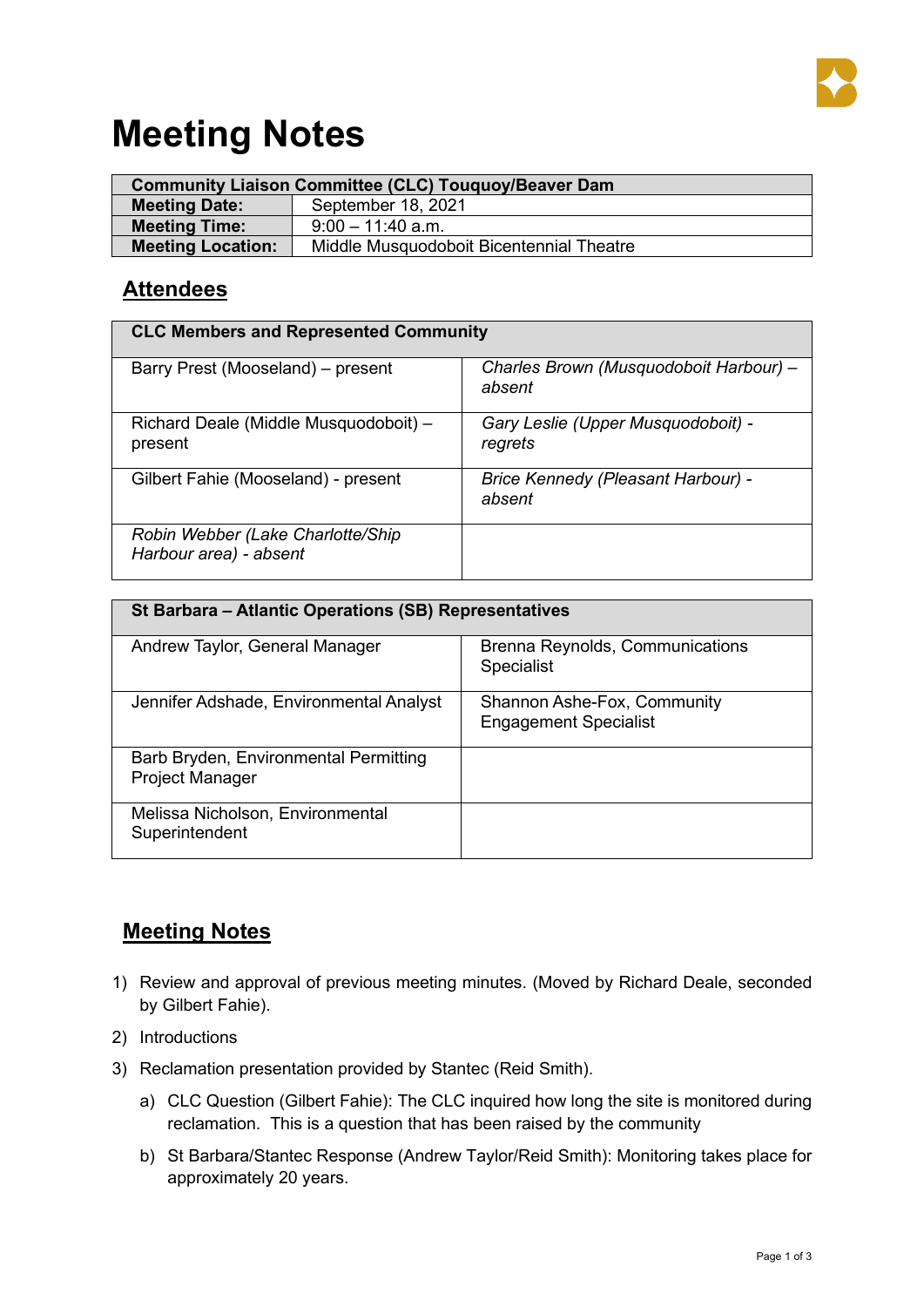

- 4) Operational update provided by St Barbara (Jennifer Adshade, Andrew Taylor, Melissa Nicholson)
	- a) CLC Request (Barry Prest): The CLC requests a copy of media releases from St Barbara when responding to media issues. This assists the CLC when responding to questions in the community.
		- i) **Action Item St Barbara:** Provide the CLC with media releases
- 5) Beaver Dam and Fifteen Mile Stream update provided by St Barbara (Barb Bryden)
- 6) Review of outstanding action items
	- a) Outstanding action items were discussed, and action table below includes updates.
- 7) New Business
	- a) The attendees discussed the timeline for approval and posting of meeting summaries.
		- i) This item will be tabled and discussed at the next meeting with quorum (for voting purposes)
	- b) Communications and signage
		- i) The Department of Transportation & Infrastructure Renewal speed signs were discussed.
- 8) Date and location of next meeting:
	- a) November 13 or 20, 2021. The date will be circulated to all CLC members for comment
	- b) Location: To be determined
	- c) Gilbert Fahie moved to adjourn, seconded Barry Prest.